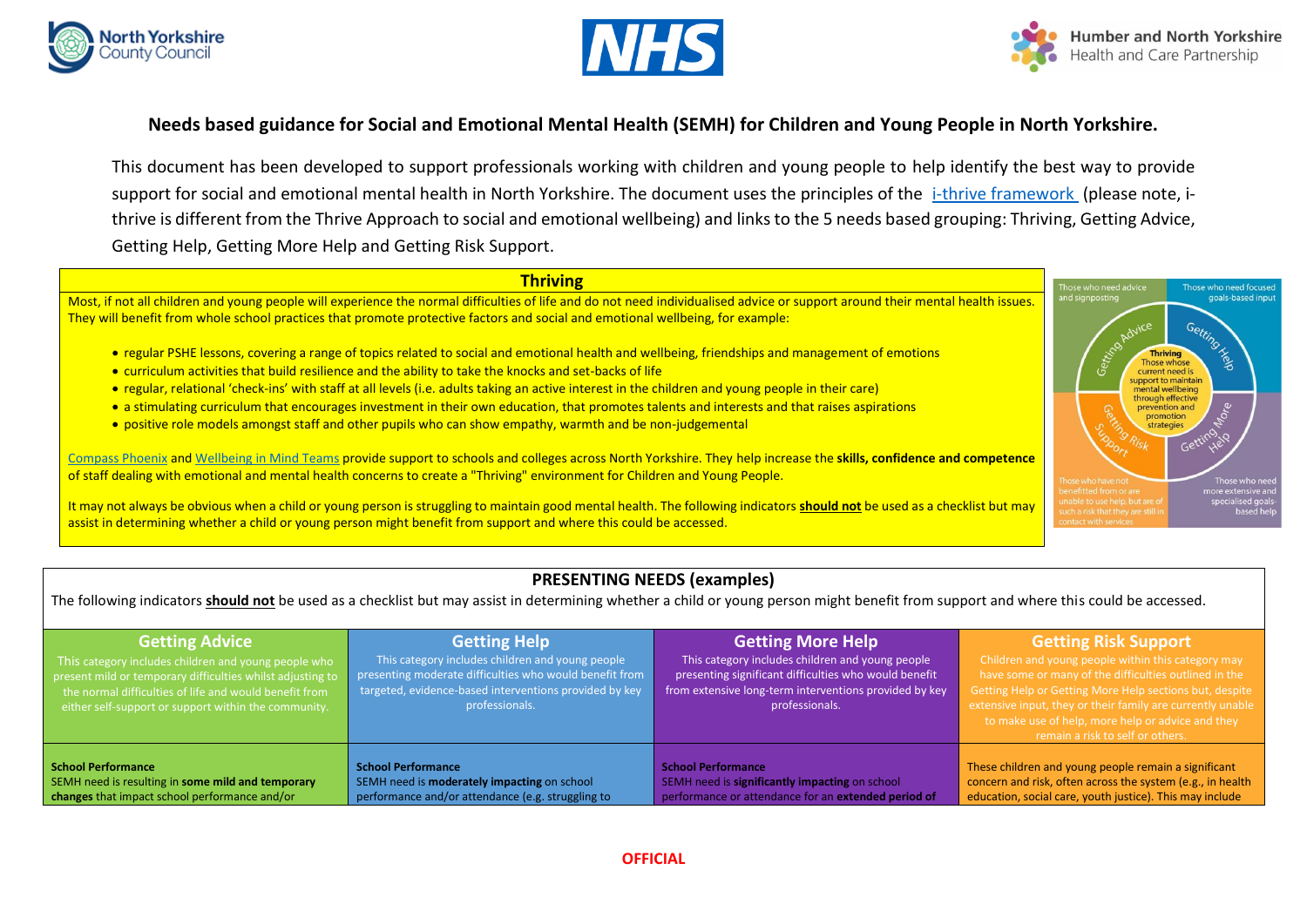





children and young people who routinely go into crisis

but are unable to make use of help offered, or where help has not made a difference; or have ongoing issues and are unresponsive to treatment.

Partners supporting young people are involved in managing the risks for these children and young people.

attendance (e.g. sometimes struggling to concentrate, some inconsistencies in academic performance, sometimes late)

#### **Eating Habits**

SEMH need is resulting in **some mild and temporary changes** in eating habits (e.g. occasionally misses a meal, overeats or has a negative body image)

#### **Sleep Patterns**

SEMH need is resulting in **some mild and temporary changes** in sleeping habits (e.g. occasional changes in sleep routines)

#### **Behaviour**

SEMH need is resulting in **some mild and temporary observable changes** in behaviour (e.g. sometimes finds it difficult to be separated form caregiver)

#### **Physical appearance and self-care**

SEMH need has resulted in **some mild and temporary observable changes** in appearance and self-care (e.g. sometimes wears dirty clothes or hair is unbrushed)

#### **Relationships with peers**

SEMH need is **starting to** impact on friendships and relationships with peers (e.g. sometimes isolates from peers).

concentrate in multiple lessons, sustained changes in academic performance, sustained changes in school attendance or lateness)

#### **Eating Habits**

SEMH need is **moderately impacting** on eating habits (e.g. regularly avoiding meals or overeating, negative body image)

#### **Sleep Patterns**

SEMH need is **moderately impacting** on sleeping habits (e.g. changes in sleeping routines, unable to get to sleep, waking regularly through the night, sleeping more than usual, regular bad dreams)

#### **Behaviour**

SEMH need has resulted in some **moderate observable changes** in behaviour that has **moderately impacted** on daily functioning (e.g. regular difficulties separating from caregiver, not wanting to leave the home, regular feelings of hopelessness or irritability, self-destructive behaviour, regular anger outbursts, challenges with managing emotional regulation

#### **Physical appearance and self-care**

SEMH need has resulted in **some moderate observable** changes in appearance and self-care (e.g. regularly wearing dirty clothes, hair regularly unbrushed, regularly forgetting lunch).

#### **Relationships with peers**

SEMH need is **moderately impacting** on friendships and relationships with peers (e.g., regularly self-isolating from peers, regularly avoiding social activities they usually enjoy)

**time** (e.g.have struggled to regularly attend school for an extended period of time, significant changes in academic performance for an extended period of time)

### **Eating Habits**

SEMH need is **significantly impacting** on eating habits for an **extended period of time** (e.g. the changes in eating habits may be resulting in physical changes)

#### **Sleep Patterns**

SEMH need is **significantly impacting** on sleeping habits for an **extended period of time** (e.g., changes in sleeping routines, unable to get to sleep, waking regularly through the night, sleeping more than usual, regular bad dreams)

#### **Behaviour**

SEMH need has resulted in some **significant observable changes** in behaviour that has impacted on daily functioning for an **extended period of time (**(e.g. persistent difficulties separating from caregiver, not wanting to leave the home, regular feelings of hopelessness or irritability, self-destructive behaviour, regular anger outbursts)

#### **Physical appearance and self-care**

SEMH need has **significantly impacted** on appearance and self-care for an **extended period of time** (e.g. regularly wears dirty clothes, hair regularly unbrushed, regularly forgets lunch unkempt hair, lack of pride in appearance for an extended period of time)

#### **Relationships with peers**

SEMH need is **significantly impacting** on friendships and relationships with peers for an **extended period of time**  (e.g. regularly self-isolating from peers, regularly avoiding social activities they usually enjoy, not wanting to leave the house for an extended period of time)

# **WHAT CAN YOU DO TO SUPPORT?**